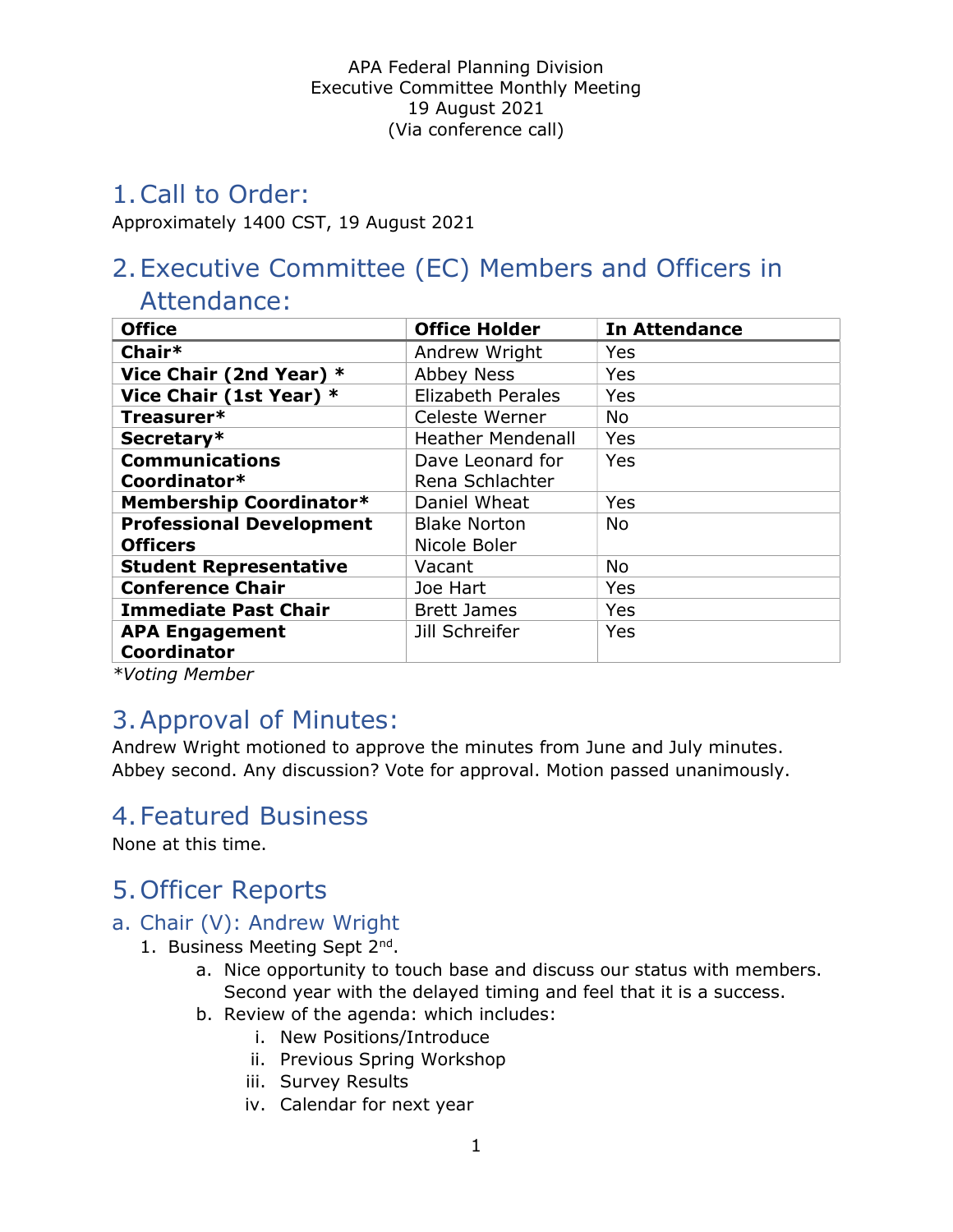- v. Workplan
- vi. Membership Report
- vii. Student scholarship
- viii. Promote Fall workshop
- ix. Announce new positions
- x. Promote Spring workshop
- xi. Webinar schedule
- xii. Website Demo, here's how to navigate it.
- xiii. Financial update
- c. Anything else to include? Suggestions to add APA Updates as well as work with other Divisions/professional collaborations. Could also point out that there is a Military working group at SANDAG.
- d. Suggestion to have a call to action at the end of the business meeting with points of contact would be helpful.
- 2. Divisions Council Fall meeting:
	- a. APA Policy meeting Sept 29 or 2 of Oct. Two hours. It is there anyone intersted? Jill happy to be on standby, Rena, Abbey, Heather.
	- b. It would be helpful to have additional support.
	- c. The nominees have ideas for professional development.
	- d. Perhaps there should be a team to help transition. Agreed.
- 3. Workplan performance update:
	- a. 2022 workplan: Andrew will take last years and send out to the EC for updates.
	- b. Once the draft workplan is complete, the next step is refining the budget.
	- c. Once final, the workplan is sent to APA and our membership.
	- d. Performance report is a longer portion of the workplan.
	- e. Request for help between Sept 1 and Nov 1 to contribute to the performance report.

#### b. Conference Chair (NV): Joe Hart

Nothing to report this month.

#### c. Senior Vice Chair (V): Abbey Ness

- 1. Abbey presented the FPD Workshop Budget spreadsheet sent via email. We are assuming the same registration fee as last year, but more tiers of pricing. People will not be required to pay in full if they are only attending a day or two. The purpose is to see if we can get other locals or Federal planners to attend, as well as students.
- 2. The sponsorship program is very ambitious. See spreadsheet.
- 3. Potential hotel costs were presented. Some are dependent on if sponsorship is achieved.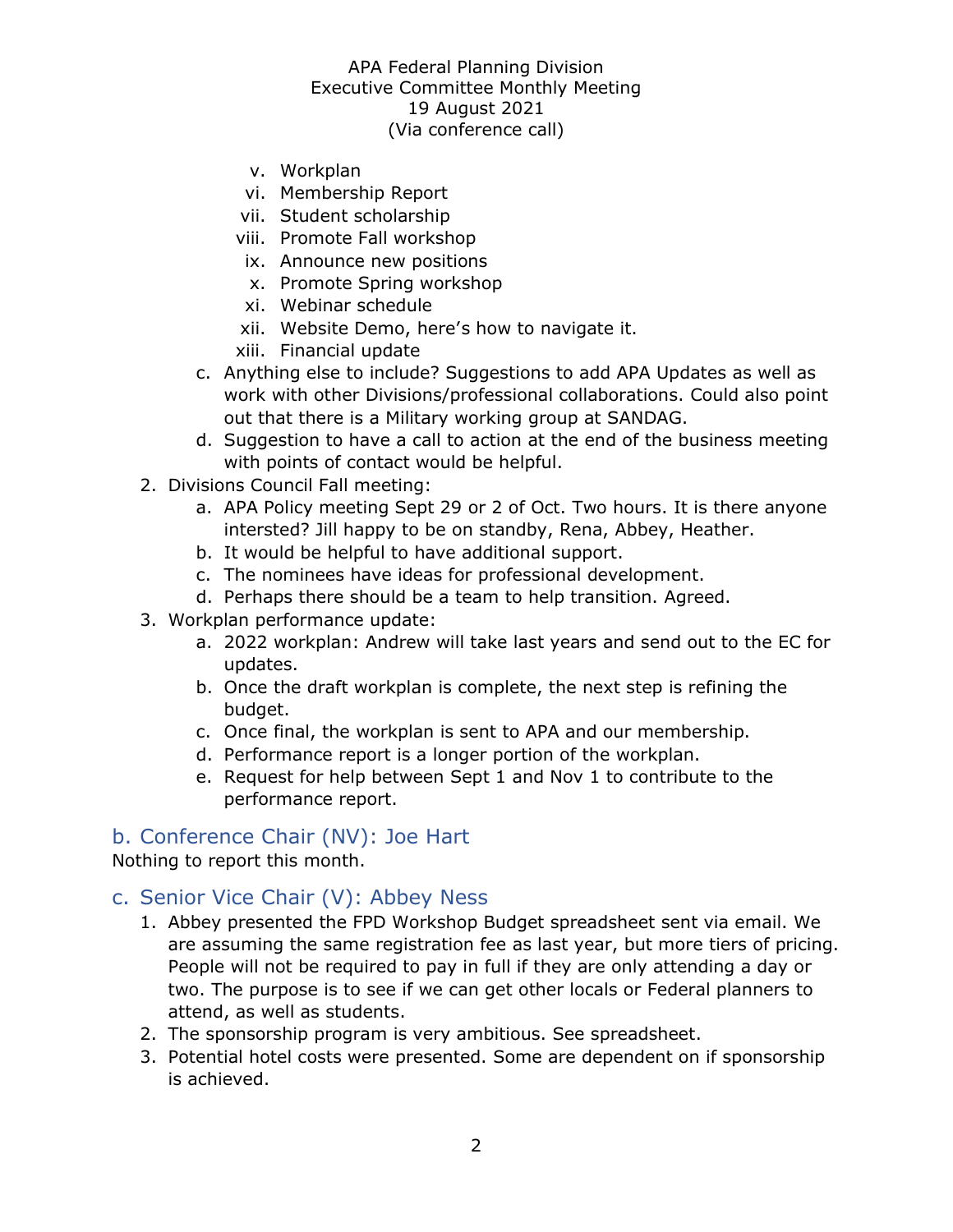4. The budget as planned shows net revenue cushion. They will be tracking the money being spent monthly to minimize any budget impacts.

DISCUSSION: Nice level of detail presented in the budget. There is interest in how the negotiation with the hotel works out. Attendance target is 350 which is our standard, but on the high side. Break between sessions with food and drink are big hits, so reconsider where that falls in priorities. Awards are usually the same crowd and it may be hard to change the numbers. There are many different prices on the various categories. Perhaps if we eliminate the \$50 charge to attend the Awards, more people will participate. The goal is to make the Award more of an event with entertainment. There are conference management services who should be helping track budget and how to spend wisely. That will allow us to adjust our contract with the hotel to align our registration numbers. Historically, people leave by noon second day. Suggest evening of first day. Many people sign up during the last three (3) weeks. We normally start with a lower number with the hotels and then raise it as we go. Does VC need anything further from the EC? Make sure that the workshop chair and treasurer are on the same page. VC will reach out to treasurer.

### d. Junior Vice Chair (V): Elizabeth Perales

DISCUSSION regarding the Fall Workshop:

If we can fill the entire day that would be great but need to strike a balance. She is basing her schedule on a full day which is consistent with past Fall workshops. days. Once we send out the session proposal form then we could gauge what membership is interested in seeing. JVC the session proposal form could be used as guide.

VC tracks are broad enough to get enough sessions. Some of it depends on how much online support can be pulled together. Will monthly webinars impact attendance? Perhaps cancel November webinar, but webinars are ranked as great value by our membership. Have a free ethics and legal for free would be a draw. JVC does anyone know who could be a speaker on those? FPD APA Engagement Coordinator has some law and ethics ideas left. They will coordinate.

### e. Immediate Past Chair (NV): Brett James

1. Elections close tomorrow. APA did not send reminders. Communications team to send an eblast reminder

#### f. Treasurer (V): Celeste Werner

1. Per Chair, we have hit over the 6-digit figure in our account, so our financials are good. The annual Workshop was a financial success.

### g. Secretary (V): Heather Mendenall

1. Nothing to report.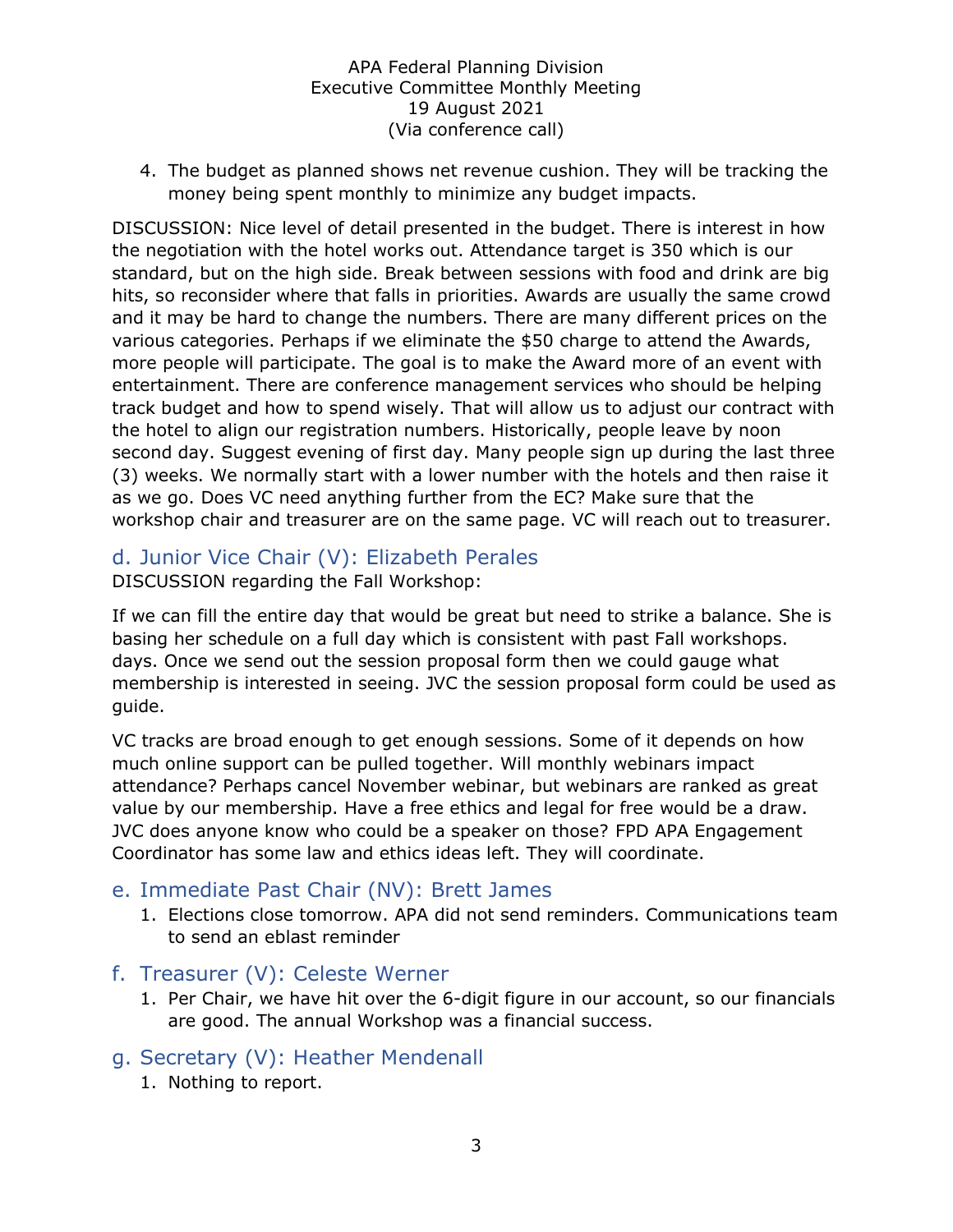## h. Communications Coordinator (V): Rena Schlachter

Rena has returned from leave and is catching up. Requested feedback on the newsletter. No additional comments from the group. She is getting back up to speed.

### i. Membership Coordinator (V): Daniel Wheat

Overall, we had a slight dip in members, but we're still above our paid target. I'm also going to develop a membership slide for the business meeting to show our membership trendline against prior years.

## Member Highlights for July 2021

|                              | <b>Current</b> | Goal |
|------------------------------|----------------|------|
| <b>Total FPD Roster</b>      | 899            | 1100 |
| Change from Prior Month      | -9             |      |
| <b>Prior Month Total</b>     | 908            |      |
| % Change Prior Month         | $-1\%$         |      |
|                              |                |      |
| <b>Total Paid Members</b>    | 544            | 500  |
| Change from Prior Month      | $-12$          |      |
| <b>Prior Month Total</b>     | 556            |      |
| % Change from Prior<br>Month | $-2%$          |      |
|                              |                |      |
| <b>Total Students</b>        | 355            |      |
| Change from Prior Month      | 3              |      |
| <b>Prior Month Total</b>     | 352            |      |
| % Change from Prior<br>Month | $1\%$          |      |

### j. Professional Development Officer (NV):

Unable to attend. Looking forward to seeing the plan at next EC.